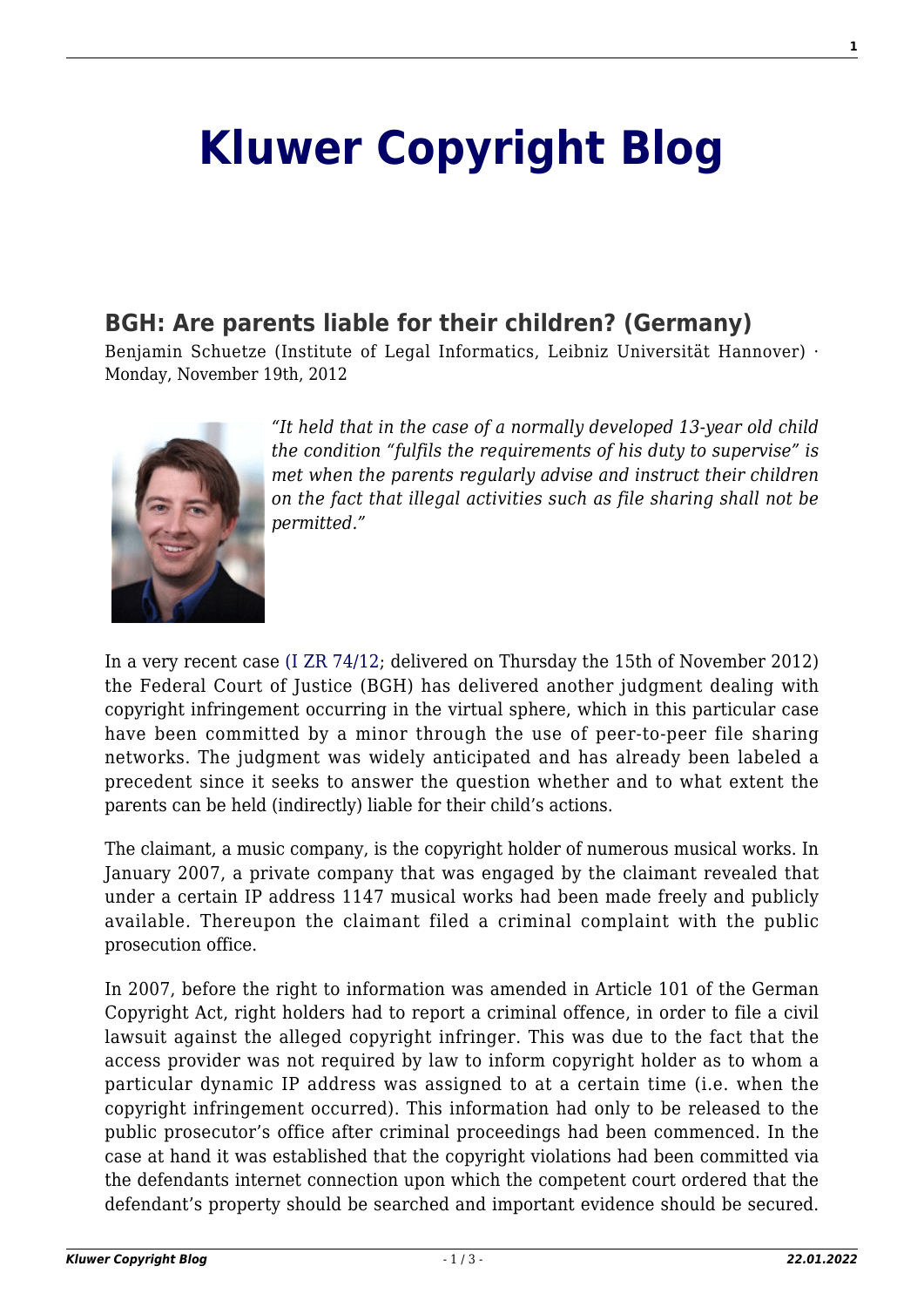On the computer of the defendant's 13 year old son the file sharing software "Morpheus" and "Bearshare" were found. After the claimant had accessed the criminal case files, he delivered a cease and desist notice that was accepted by the defendant. The defendant however, refused to pay damages as well as attorney fees, whereupon the claimant brought proceedings against him before the District Court of Cologne (Landgericht Köln) asserting that the defendant who was obliged to supervise his child had failed to instruct it on the dangers of the internet in general and on copyright violation and filesharing in particular. Hence, the claim is based on the question whether the defendant has breached his duty to properly supervise his son according to section 832 (1) [ of the German civil code (BGB).

"A person who is obliged by operation of law to supervise a person who requires supervision because he is a minor or because of his mental or physical condition is liable to make compensation for the damage that this person unlawfully causes to a third party. Liability in damages does not apply if he fulfills the requirements of his duty to supervise or if the damage would likewise have been caused in the case of proper conduct of supervision."

The district court of Cologne sustained the claim and held that the defendant had not properly supervised his son which was in the following upheld by the Appellate Court of Cologne. The appellate court opined that proper supervision would have required the defendant not only to establish rules as to how the computer and the Internet may be used. It would also have been necessary to regularly ascertain that the child complies with such rules (e.g. by monitoring the software that is installed).

The federal court of justice now has repealed the appellate court's decision and dismissed the claim. It held that in the case of a normally developed 13-year old child the condition "fulfils the requirements of his duty to supervise" is met when the parents regularly advise and instruct their children on the fact that illegal activities such as file sharing shall not be permitted. Parents are in general not required to monitor the children's Internet usage or even deny access to the Internet. This may only be seen differently when there are specific reasons to believe that the child has committed Copyright infringements or other illegal acts on the internets. The previous court overstretches the duties that can reasonably be expected from parents when it determines that they are not only expected to establish rule of conduct and put up technical measures to ensure compliance, such a firewalls and access management, but also closely monitor their children's behavior by random spot-checks and by examining which software it has installed.

Categories: Germany, Jurisdiction, Case law, Infringement, Urheberrechtsgesetz, Filesharing

 $\mathcal{L}_\text{max}$ 

*To make sure you do not miss out on regular updates from the Kluwer Copyright Blog, please subscribe [here.](http://copyrightblog.kluweriplaw.com/newsletter)*